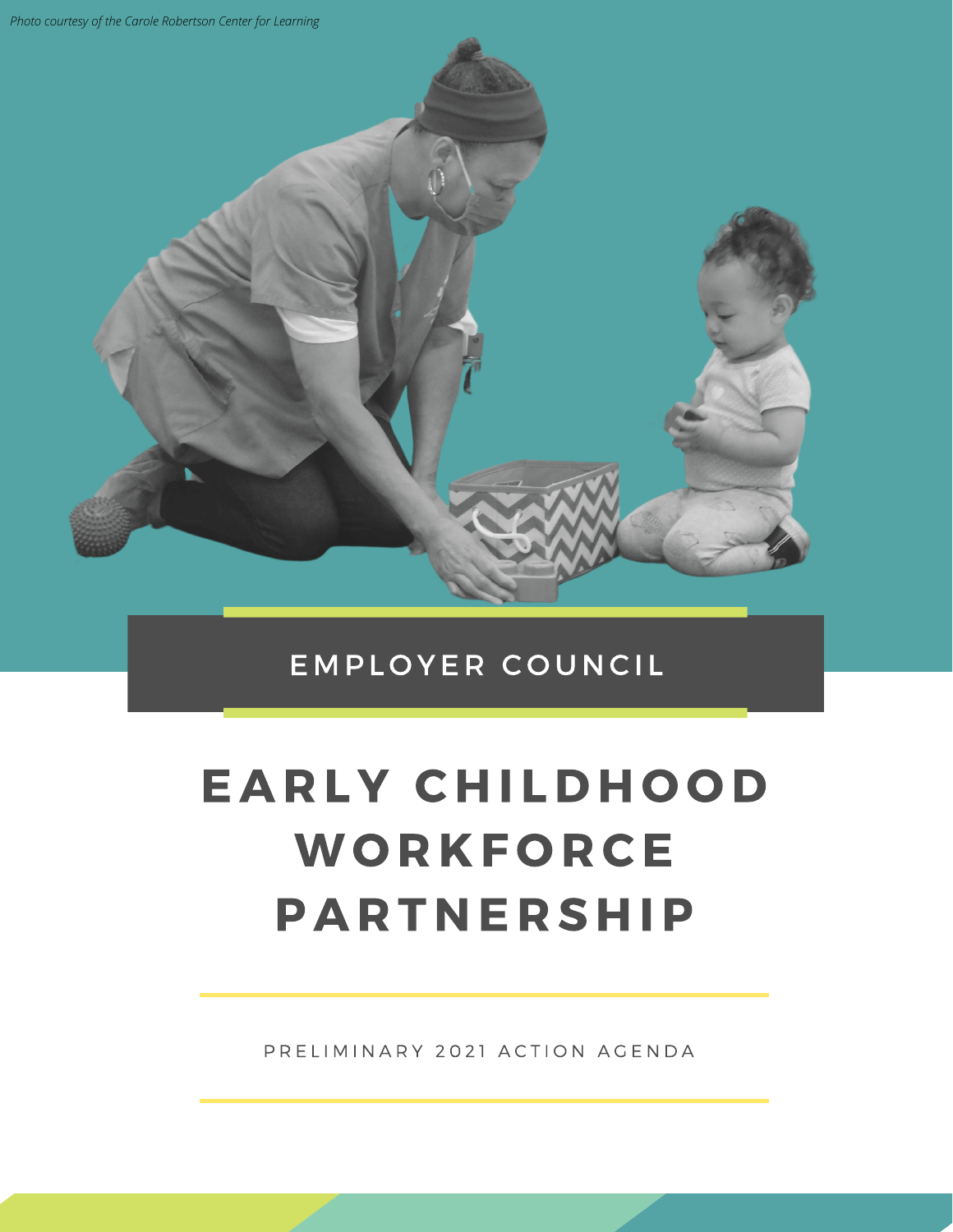#### **W H O W E A R E**

Chicago Early Childhood Workforce Partnership Co-Chairs:

**Anita Andrews-Hutchinson** Chief Operating Officer at It Takes A Village

**Bela Moté** Chief Executive Officer at Carole Robertson Center for Learning

**Bryan Stokes II** Chief, Early Childhood Education at CPS

**Leslie McKinily** Deputy Chief, Early Childhood Education at CPS

**Christina Krasov** Chicago Early Childhood Workforce Partnership Convener

CHICAGO COMMONS ASSOCIATION CONCORDIA PLACE

#### **OUR PATH TO TODAY**

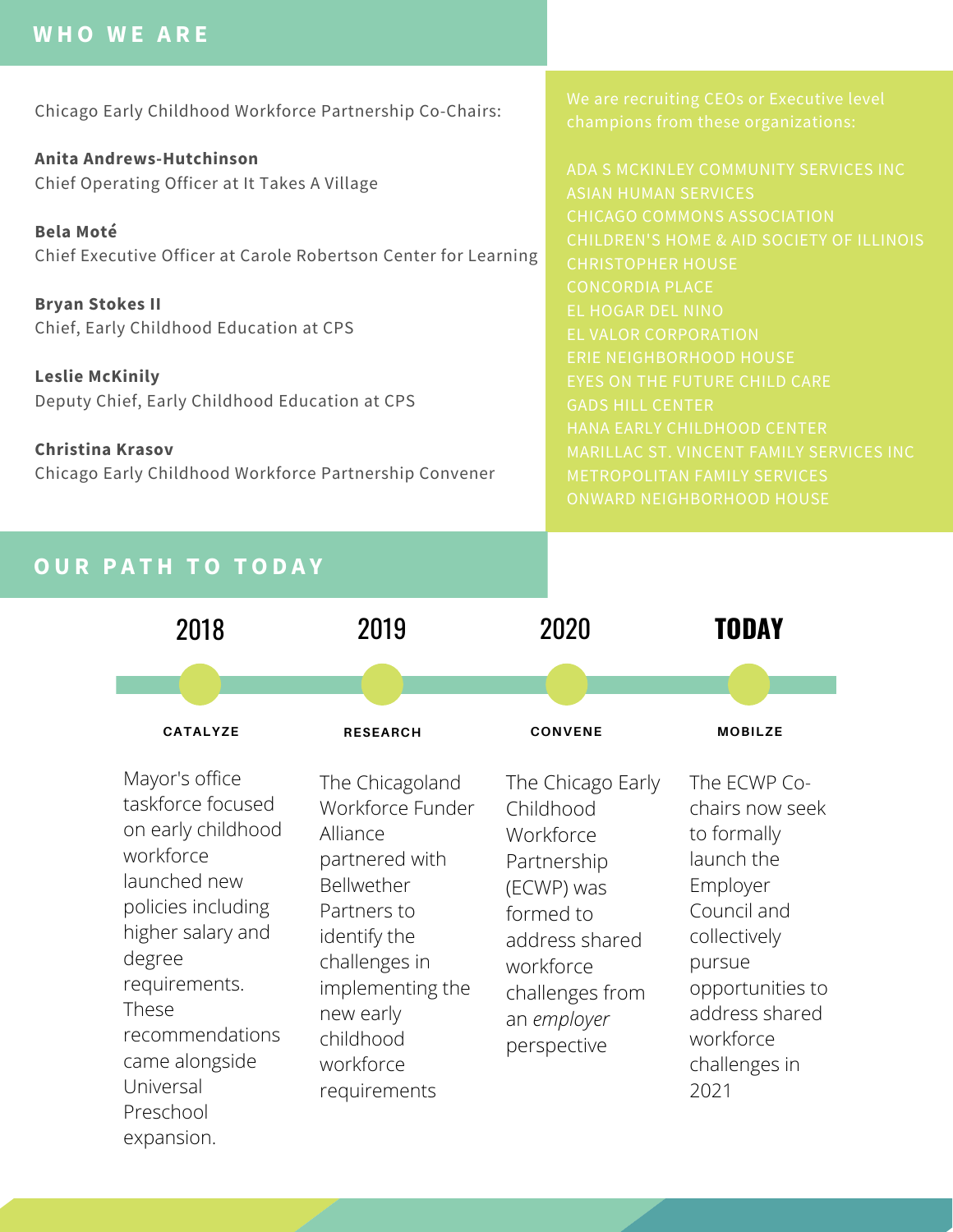#### **EARLY CHILDHOOD IS AN** EMPLOYER-LED MARKET UNDER PRESSURE



# **Independent, employer-led market**

Operationalizing various funding sources Variable compensation & benefits High turnover at all levels Competition for teachers Fragmented professional development opportunities...

**On-the-ground realities**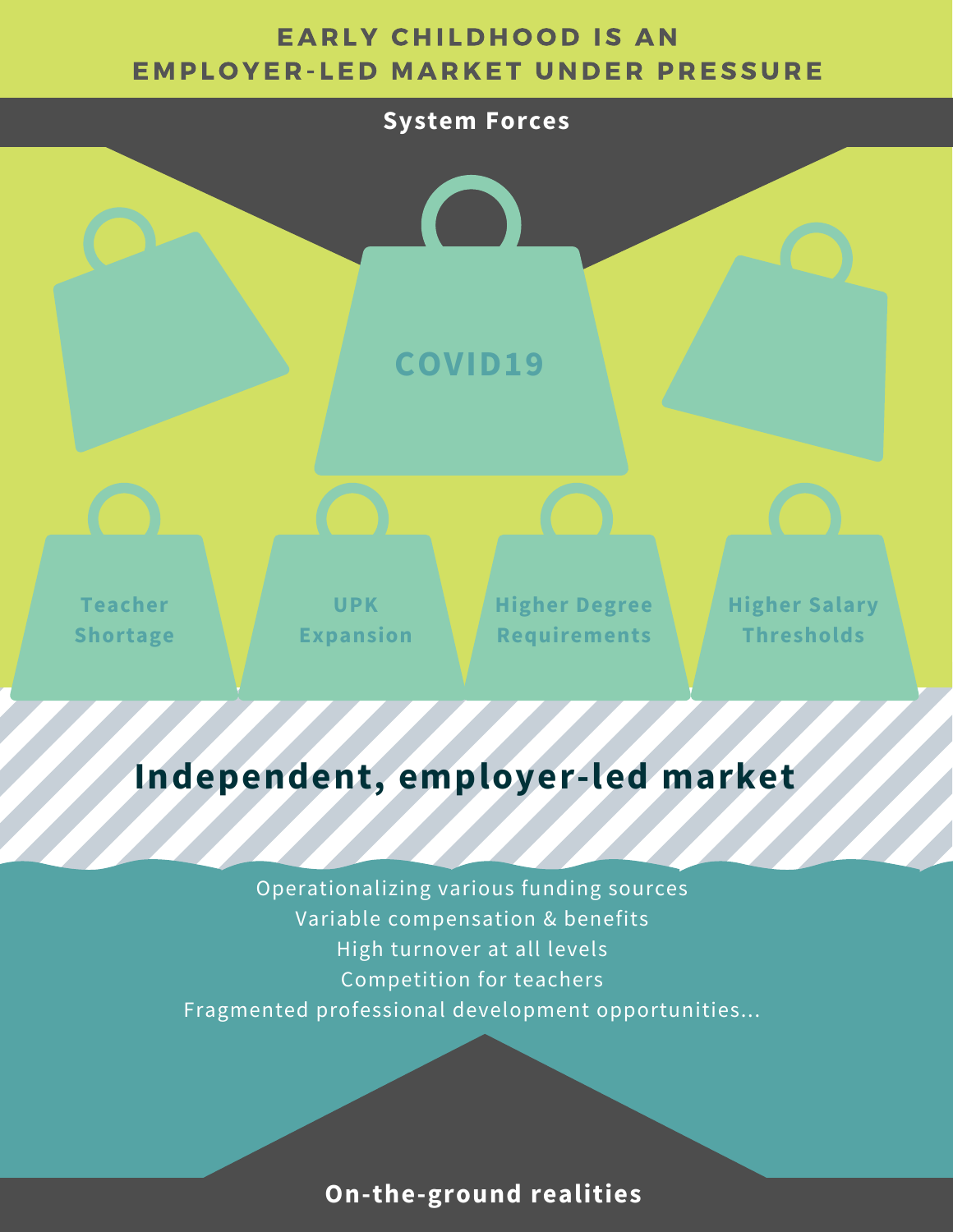# Early Childhood Workforce Partnership

#### **EMPLOYER COUNCIL**

#### **M I S S I O N**

The Chicago Early Childhood Workforce Partnership is a group of early childhood employers who seek to build the best early childhood workforce in the US--marked by high-quality, diversity and equity.

#### **THE RESULT WE SEEK**

Chicago early childhood educators are recognized as a valued profession and given equitable compensation and working conditions for providing joyful learning opportunities to children ages birth to 5 years old.

#### WHY IT MATTERS

High-quality early childhood services benefit children, families, and the broader economy, and Chicago is making critical investments to expand services and raise the bar on quality. These investments require a larger, highly qualified early childhood workforce. By 2024, we estimate need for 3,000 new educators as well as "upskilling" of 1,000 existing educators whose current roles now have higher degree/credential requirements.

Challenges meeting workforce demand are compounded by other systemic barriers including fragmented pipelines, lack of racial/ethnic and linguistic representation across roles, low and variable compensation, and lack of clear career pathways.

COVID19 has only exacerbated these challenges making it even harder to attract highly qualified educators, stem turnover, meet requirements, and develop existing staff.

Improving the early childhood workforce is multi-generational strategy to create more equity: in addition to ensuring that more children have access to high-quality educators, Chicago's early childhood workforce is mainly women of color who themselves are the primary caregivers at home.

#### **We need your help.**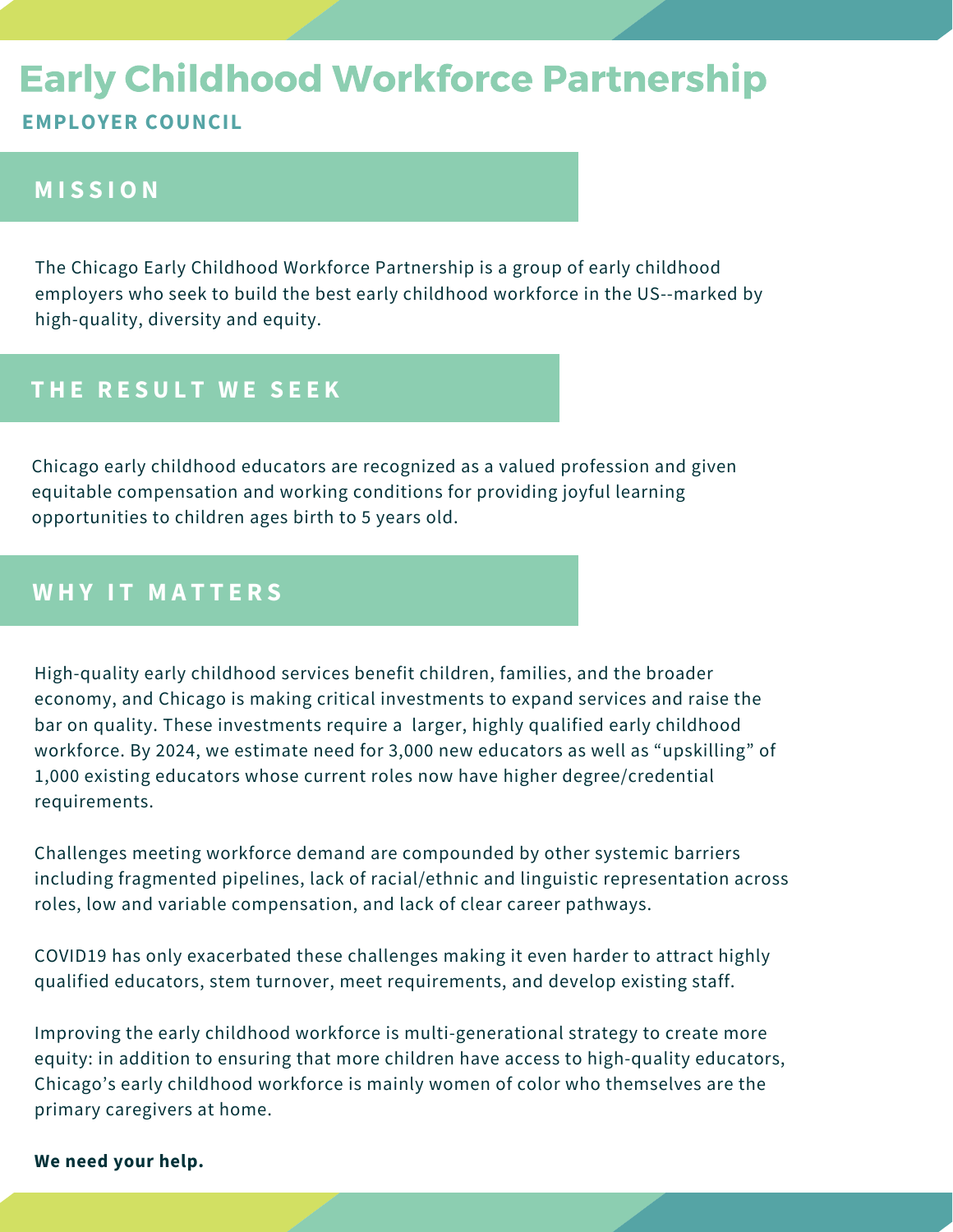#### **O U R M O D E L**

A workforce partnership is a collaborative model with a track record of effectiveness both in other Chicago industries and in other cities' early childhood sectors. The model is unique in its focus on the needs of employers. It fosters collaboration among providers, others in the sector, and even those from other industries to develop workable solutions for a challenge that has impact on the quality of early childhood services in Chicago and on the City's broader economic health.